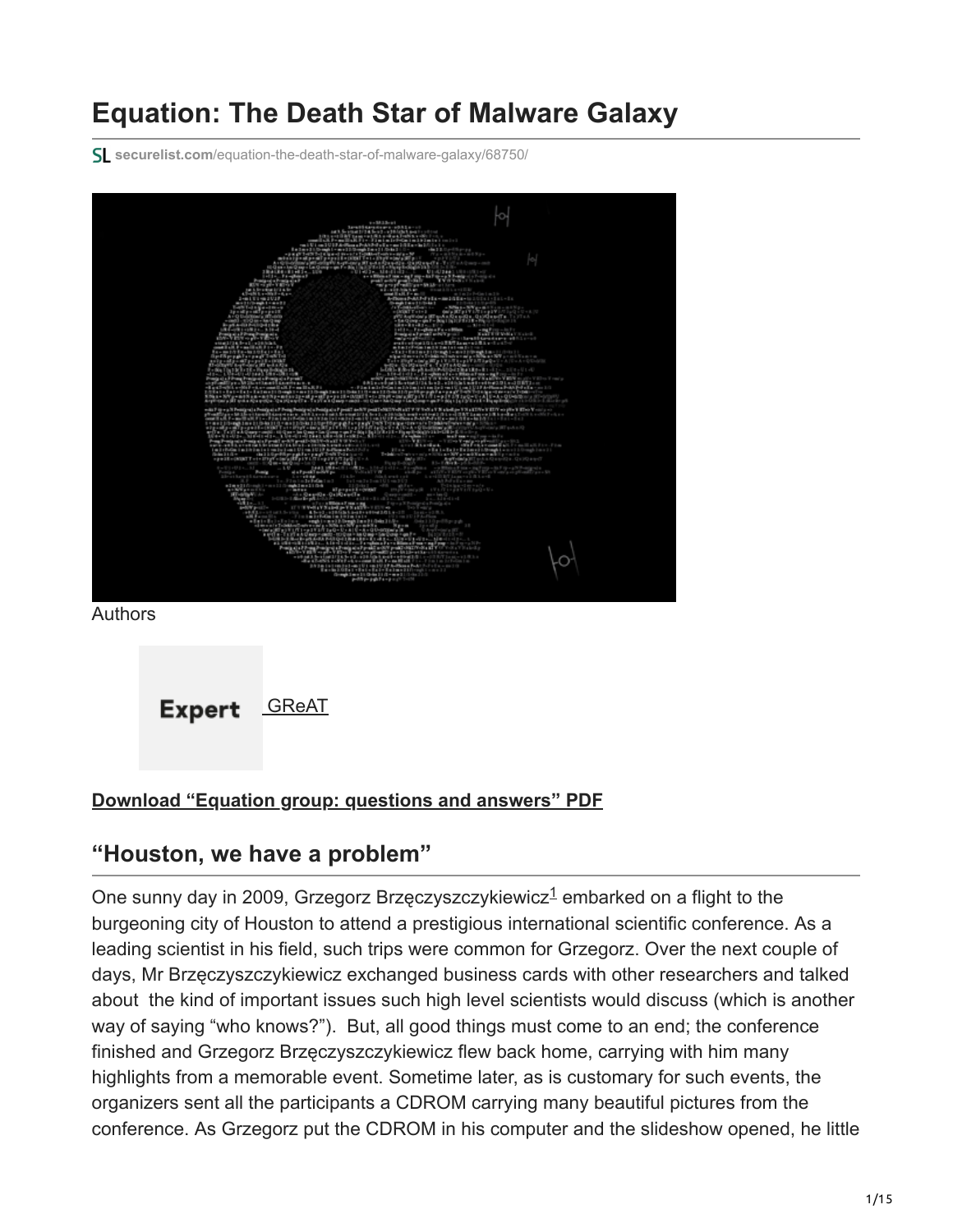suspected he had just became the victim of an almost omnipotent cyberespionage organization that had just infected his computer through the use of three exploits, two of them being zero-days.

## **A rendezvous with the "God" of cyberespionage**

It is not know[n](#page-13-0) when the Equation $\frac{2}{3}$  group began their ascent. Some of the earliest malware samples we have seen were compiled in 2002; however, their C&C was registered in August 2001. Other C&Cs used by the Equation group appear to have been registered as early as 1996, which could indicate this group has been active for almost two decades. For many years they have interacted with other powerful groups, such as the Stuxnet and Flame groups; always from a position of superiority, as they had access to exploits earlier than the others.

The #EquationAPT group is probably one of the most sophisticated cyber attack groups in the world #TheSAS2015

[Tweet](https://twitter.com/share?url=https%3A%2F%2Fsecurelist.com%2Fequation-the-death-star-of-malware-galaxy%2F68750%2F&text=The+%23EquationAPT+group+is+probably+one+of+the+most+sophisticated+cyber+attack+groups+in+the+world+%23TheSAS2015)

Since 2001, the Equation group has been busy infecting thousands, or perhaps even tens of thousands of victims throughout the world, in the following sectors:

- Government and diplomatic institutions
- Telecoms
- Aerospace
- Energy
- Nuclear research
- Oil and gas
- Military
- Nanotechnology
- Islamic activists and scholars
- Mass media
- Transportation
- Financial institutions
- Companies developing encryption technologies

To infect their victims, the Equation group uses a powerful arsenal of "implants" (as they call their Trojans), including the following we have created names for: EQUATIONLASER, EQUATIONDRUG, DOUBLEFANTASY, TRIPLEFANTASY, [FANNY](https://securelist.com/a-fanny-equation-i-am-your-father-stuxnet/68787/) and GRAYFISH. No doubt other "implants" exist which we have yet to identify and name.

The #EquationAPT group interacted with other powerful groups, such as the #Stuxnet and #Flame groups #TheSAS2015

[Tweet](https://twitter.com/share?url=https%3A%2F%2Fsecurelist.com%2Fequation-the-death-star-of-malware-galaxy%2F68750%2F&text=The+%23EquationAPT+group+interacted+with+other+powerful+groups%2C+such+as+the+%23Stuxnet+and+%23Flame+groups+%23TheSAS2015)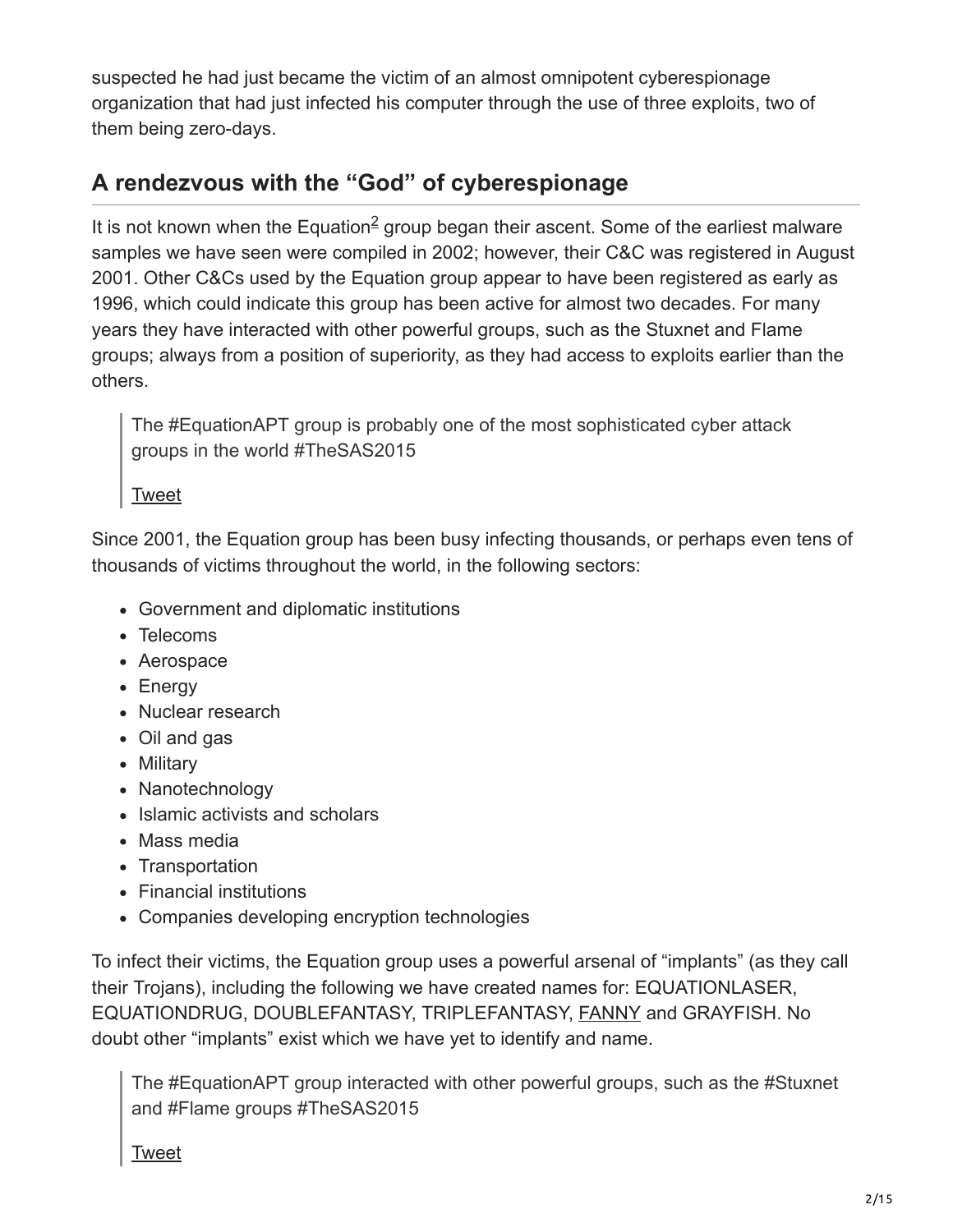The group itself has many codenames for their tools and implants, including *SKYHOOKCHOW, UR, KS, SF, STEALTHFIGHTER, DRINKPARSLEY, STRAITACID, LUTEUSOBSTOS, STRAITSHOOTER, DESERTWINTER* and *GROK*. Incredible as it may seem for such an elite group, one of the developers made the unforgivable mistake of leaving his username: "*RMGREE5*", in one of the malware samples as part of his working folder: "*c:\users\rmgree5\*".

Perhaps the **most powerful tool in the Equation group's arsenal** is a mysterious module known only by a cryptic name: "**nls\_933w.dll**". It allows them to **reprogram the hard drive firmware** of over a dozen different hard drive brands, including Seagate, Western Digital, Toshiba, Maxtor and IBM. This is an astonishing technical accomplishment and is testament to the group's abilities.

Over the past years, the Equation group has performed many different attacks. One stands out: the **Fanny** worm. Presumably compiled in July 2008, it was first observed and blocked by our systems in December 2008. Fanny used **two zero-day exploits**, which were later uncovered during the discovery of Stuxnet. To spread, it used the Stuxnet LNK exploit and USB sticks. For escalation of privilege, Fanny used a vulnerability patched by the Microsoft bulletin **MS09-025**, which was also used in one of the early versions of Stuxnet from 2009.

| 000: 4C 00 00 00 01 14 02 00                           |  |  |  |  |                         |  |                         |  |                         | 00 00 00 00 00 00 00 00 L 010                   |
|--------------------------------------------------------|--|--|--|--|-------------------------|--|-------------------------|--|-------------------------|-------------------------------------------------|
| 010:00 00 00 46 81 00 00 00                            |  |  |  |  |                         |  |                         |  |                         | 00 00 00 00 00 00 00 00 FB                      |
| 020:00 00 00 00 00 00 00 00                            |  |  |  |  |                         |  | 00 00 00 00 00 00 00 00 |  |                         |                                                 |
| 030:00 00 00 00 00 00 00 00                            |  |  |  |  | 00 00 00 00 01 00 00 00 |  |                         |  |                         | Θ                                               |
| 040:00 00 00 00 00 00 00 00                            |  |  |  |  | 00 00 00 00 3E 04 14 00 |  |                         |  |                         | $\rightarrow$                                   |
| 050: 1F 50 E0 4F D0 20 EA 3A                           |  |  |  |  |                         |  |                         |  |                         | 69 10 A2 D8 08 00 2B 30 ▼PàOĐ ê:i►¢Ø• +0        |
| 060: 30 9D 14 00 2E 00 20 20                           |  |  |  |  | EC 21 EA 3A 69 10 A2 DD |  |                         |  |                         | $009$ . ilê:i $\sqrt{v}$                        |
| 070: 08 00 2B 30 30 9D 14 04                           |  |  |  |  |                         |  |                         |  | 00 00 00 00 00 00 0E 00 | $\begin{array}{ccc}\n\bullet & +000\end{array}$ |
| 080: 00 00 69 3A 5C 66 61 6E                           |  |  |  |  |                         |  |                         |  |                         | 6E 79 2E 62 6D 70 00 00 i:\fanny.bmp            |
| 090: 4D 79 20 4E 61 6D 65 00   00 00 00 00 00 00 00 00 |  |  |  |  |                         |  |                         |  |                         | My Name                                         |
|                                                        |  |  |  |  |                         |  |                         |  |                         |                                                 |

#### *LNK exploit as used by Fanny*

It's important to point out that these two exploits were **used in [Fanny](https://securelist.com/a-fanny-equation-i-am-your-father-stuxnet/68787/) before they were integrated into Stuxnet**, indicating that the Equation group had access to these zero-days *before* the Stuxnet group. The main purpose of Fanny was the **mapping of air-gapped networks**. For this, it used a unique USB-based command and control mechanism which allowed the attackers to pass data back and forth from air-gapped networks.

Two zero-day exploits were used by the #EquationAPT group before they were integrated into #Stuxnet #TheSAS2015

#### [Tweet](https://twitter.com/share?url=https%3A%2F%2Fsecurelist.com%2Fequation-the-death-star-of-malware-galaxy%2F68750%2F&text=Two+zero-day+exploits+were+used+by+the+%23EquationAPT+group+before+they+were+integrated+into+%23Stuxnet+%23TheSAS2015)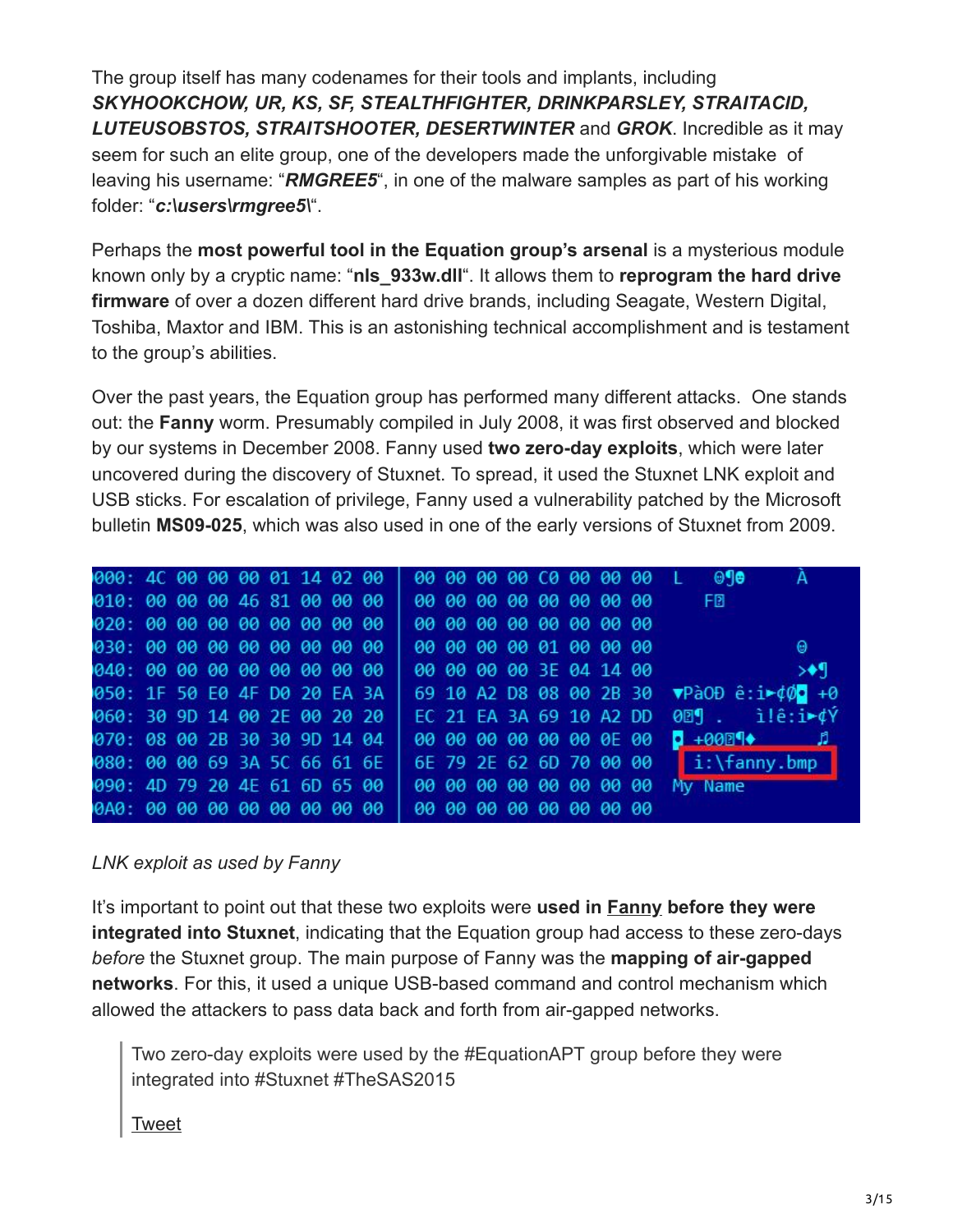In the coming days, we will publish more details about the Equation group malware and their attacks. The first document to be published will be a general FAQ on the group together with indicators of compromise.

By publishing this information, we hope to bring it to the attention of the ITSec community as well as independent researchers, who can extend the understanding of these attacks. The more we investigate such cyberespionage operations, we more we understand how little we actually know about them. Together, we can lift this veil and work towards a more secure (cyber-)world.

#### **[Download "Equation group: questions and answers" PDF](https://media.kasperskycontenthub.com/wp-content/uploads/sites/43/2018/03/08064459/Equation_group_questions_and_answers.pdf)**

### **Indicators of compromise ("one of each"):**

| <b>Name</b>     | EquationLaser                                     |
|-----------------|---------------------------------------------------|
| MD <sub>5</sub> | 752af597e6d9fd70396accc0b9013dbe                  |
| <b>Type</b>     | EquationLaser installer                           |
| <b>Compiled</b> | Mon Oct 18 15:24:05 2004                          |
| <b>Name</b>     | Disk from Houston "autorun.exe" with EoP exploits |
| MD <sub>5</sub> | 6fe6c03b938580ebf9b82f3b9cd4c4aa                  |
| <b>Type</b>     | EoP package and malware launcher                  |
| <b>Compiled</b> | Wed Dec 23 15:37:33 2009                          |
|                 |                                                   |
| <b>Name</b>     | <b>DoubleFantasy</b>                              |
| MD <sub>5</sub> | 2a12630ff976ba0994143ca93fecd17f                  |
| <b>Type</b>     | DoubleFantasy installer                           |
| <b>Compiled</b> | Fri Apr 30 01:03:53 2010                          |
| <b>Name</b>     | EquationDrug                                      |
| MD <sub>5</sub> | 4556ce5eb007af1de5bd3b457f0b216d                  |
| <b>Type</b>     | EquationDrug installer ("LUTEUSOBSTOS")           |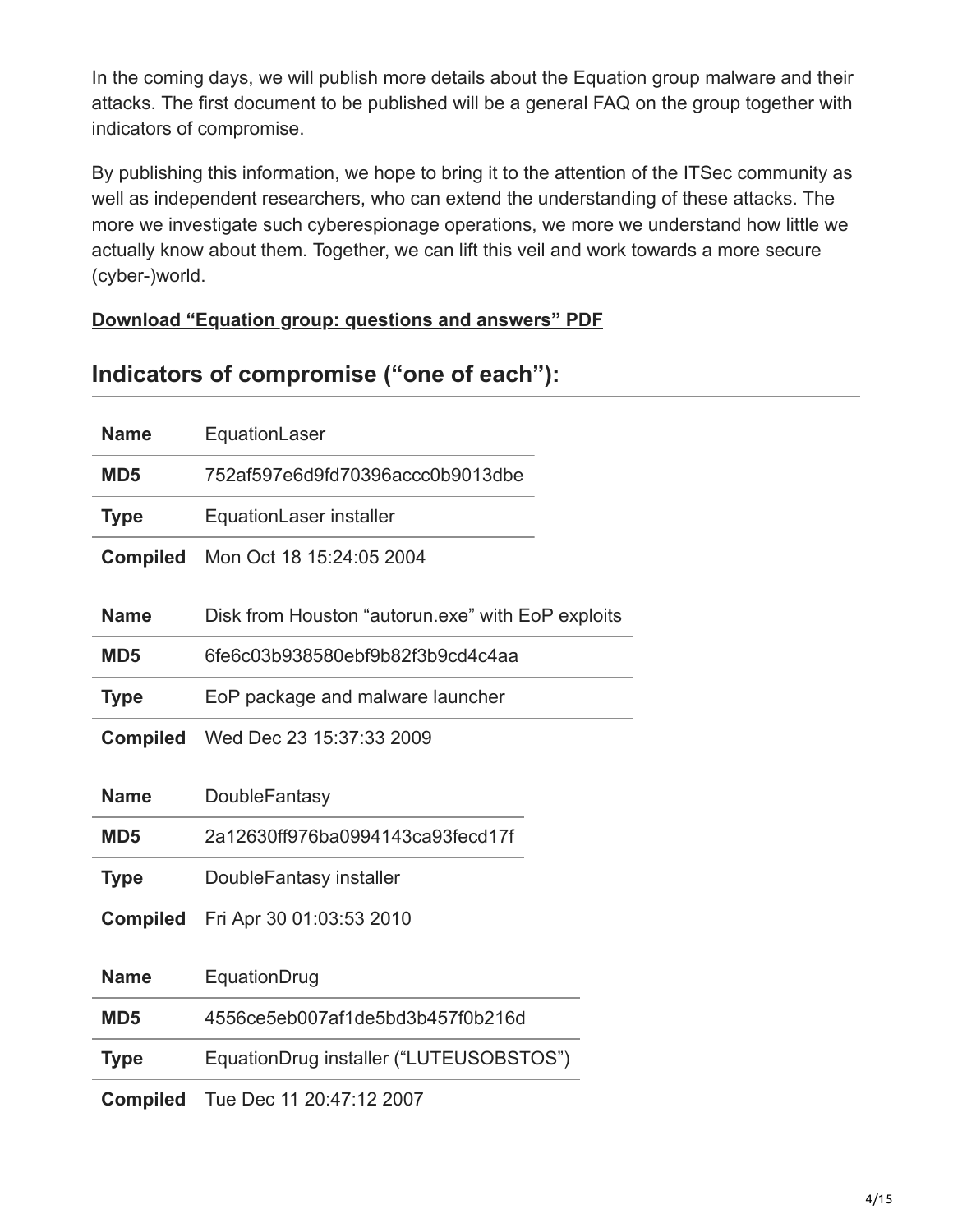| <b>Name</b>     | GrayFish                                       |                           |
|-----------------|------------------------------------------------|---------------------------|
| MD <sub>5</sub> | 9b1ca66aab784dc5f1dfe635d8f8a904               |                           |
| <b>Type</b>     | <b>GrayFish installer</b>                      |                           |
| <b>Compiled</b> | Compiled: Fri Feb 01 22:15:21 2008 (installer) |                           |
| <b>Name</b>     | Fanny                                          |                           |
| MD <sub>5</sub> | 0a209ac0de4ac033f31d6ba9191a8f7a               |                           |
| <b>Type</b>     | Fanny worm                                     |                           |
| <b>Compiled</b> | Mon Jul 28 11:11:35 2008                       |                           |
| <b>Name</b>     | <b>TripleFantasy</b>                           |                           |
| MD <sub>5</sub> | 9180d5affe1e5df0717d7385e7f54386               | loader (17920 bytes .DLL) |
| <b>Type</b>     | ba39212c5b58b97bfc9f5bc431170827               | encrypted payload (.DAT)  |
| <b>Compiled</b> | various, possibly fake                         |                           |
| <b>Name</b>     | SD IP CF.dll - unknown                         |                           |
| MD <sub>5</sub> | 03718676311de33dd0b8f4f18cffd488               |                           |
| <b>Type</b>     | DoubleFantasy installer + LNK exploit package  |                           |
| <b>Compiled</b> | Fri Feb 13 10:50:23 2009                       |                           |
| <b>Name</b>     | nls 933w.dll                                   |                           |
| MD <sub>5</sub> | 11fb08b9126cdb4668b3f5135cf7a6c5               |                           |
| <b>Type</b>     | HDD reprogramming module                       |                           |
| <b>Compiled</b> | Tue Jun 15 20:23:37 2010                       |                           |
| <b>Name</b>     | standalonegrok 2.1.1.1 / GROK                  |                           |
| MD <sub>5</sub> | 24a6ec8ebf9c0867ed1c097f4a653b8d               |                           |
| <b>Type</b>     | <b>GROK keylogger</b>                          |                           |
| <b>Compiled</b> | Tue Aug 09 03:26:22 2011                       |                           |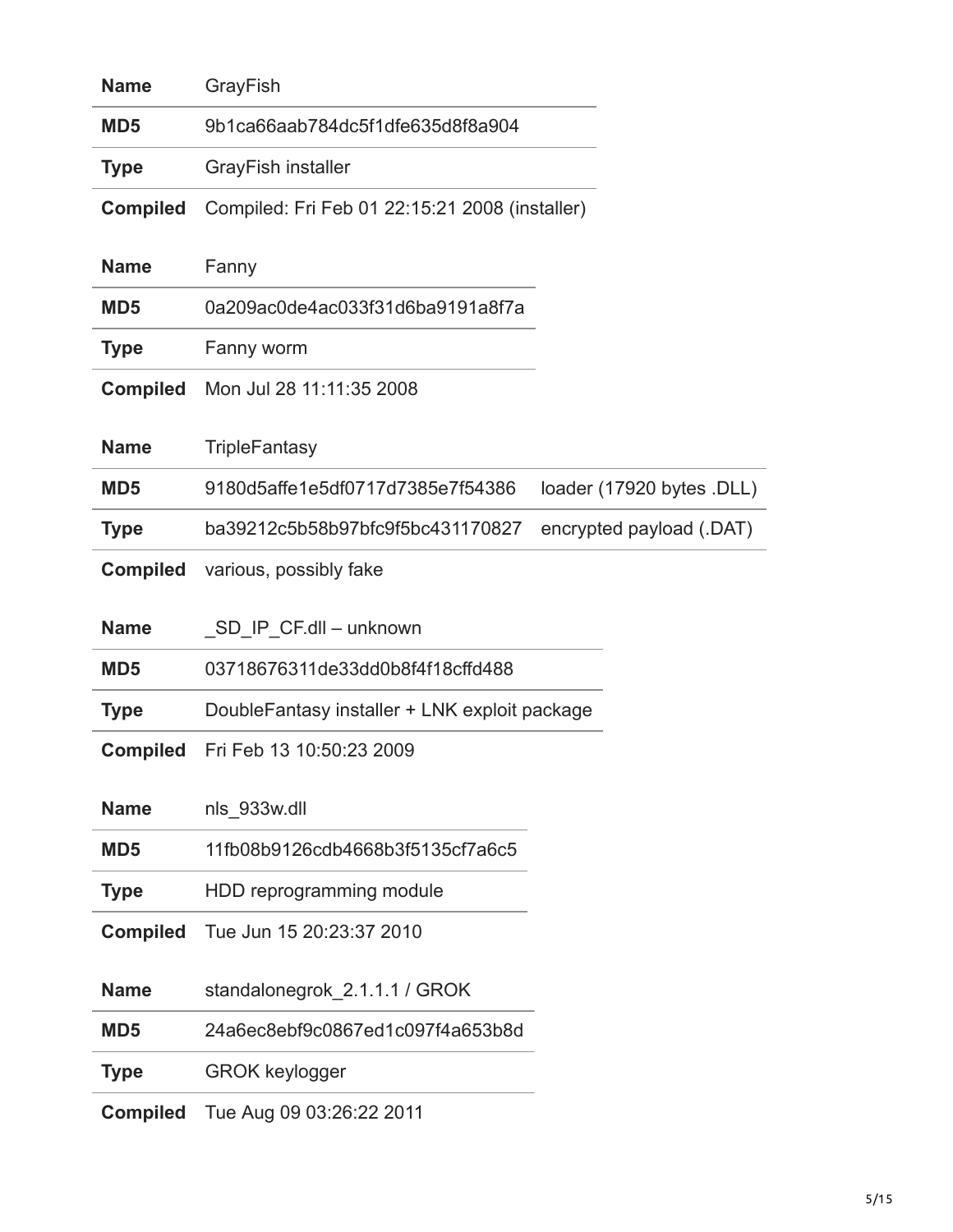#### **DoubleFantasy:**

advancing-technology[.]com avidnewssource[.]com businessdealsblog[.]com businessedgeadvance[.]com charging-technology[.]com computertechanalysis[.]com config.getmyip[.]com – **SINKHOLED BY KASPERSKY LAB** globalnetworkanalys[.]com melding-technology[.]com myhousetechnews[.]com – **SINKHOLED BY KASPERSKY LAB** newsterminalvelocity[.]com – **SINKHOLED BY KASPERSKY LAB** selective-business[.]com slayinglance[.]com successful-marketing-now[.]com – **SINKHOLED BY KASPERSKY LAB** taking-technology[.]com techasiamusicsvr[.]com – **SINKHOLED BY KASPERSKY LAB** technicaldigitalreporting[.]com timelywebsitehostesses[.]com www.dt1blog[.]com www.forboringbusinesses[.]com

#### **EquationLaser:**

lsassoc[.]com – **re-registered, not malicious at the moment** gar-tech[.]com – **SINKHOLED BY KASPERSKY LAB**

#### **Fanny:**

webuysupplystore.mooo[.]com – **SINKHOLED BY KASPERSKY LAB**

#### **EquationDrug:**

newjunk4u[.]com easyadvertonline[.]com newip427.changeip[.]net – **SINKHOLED BY KASPERSKY LAB** ad-servicestats[.]net – **SINKHOLED BY KASPERSKY LAB** subad-server[.]com – **SINKHOLED BY KASPERSKY LAB** ad-noise[.]net ad-void[.]com aynachatsrv[.]com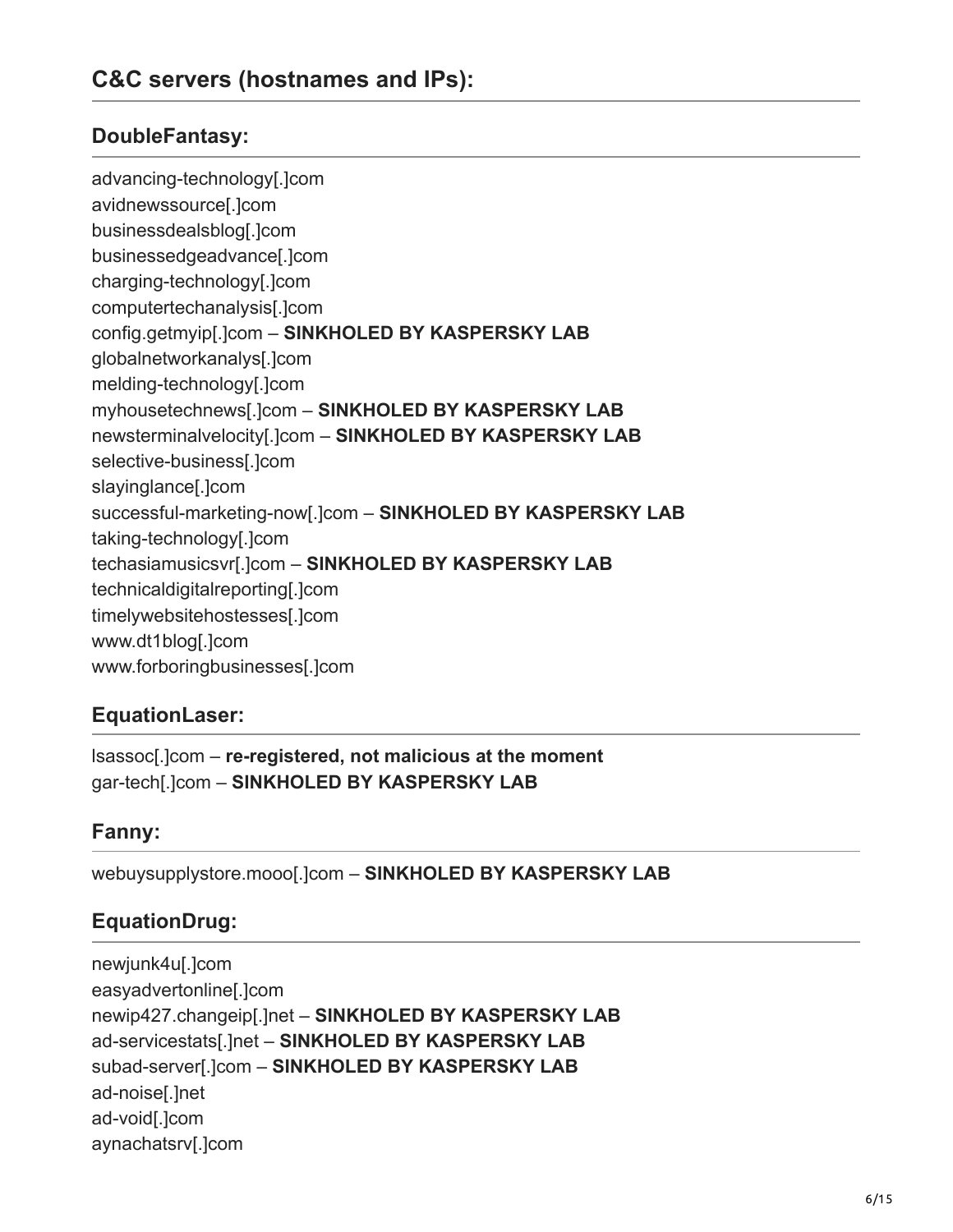damavandkuh[.]com fnlpic[.]com monster-ads[.]net nowruzbakher[.]com sherkhundi[.]com quik-serv[.]com nickleplatedads[.]com arabtechmessenger[.]net amazinggreentechshop[.]com foroushi[.]net technicserv[.]com goldadpremium[.]com honarkhaneh[.]net parskabab[.]com technicupdate[.]com technicads[.]com customerscreensavers[.]com darakht[.]com ghalibaft[.]com adservicestats[.]com 247adbiz[.]net – **SINKHOLED BY KASPERSKY LAB** webbizwild[.]com roshanavar[.]com afkarehroshan[.]com thesuperdeliciousnews[.]com adsbizsimple[.]com goodbizez[.]com meevehdar[.]com xlivehost[.]com gar-tech[.]com – **SINKHOLED BY KASPERSKY LAB** downloadmpplayer[.]com honarkhabar[.]com techsupportpwr[.]com webbizwild[.]com zhalehziba[.]com serv-load[.]com wangluoruanjian[.]com islamicmarketing[.]net noticiasftpsrv[.]com coffeehausblog[.]com platads[.]com havakhosh[.]com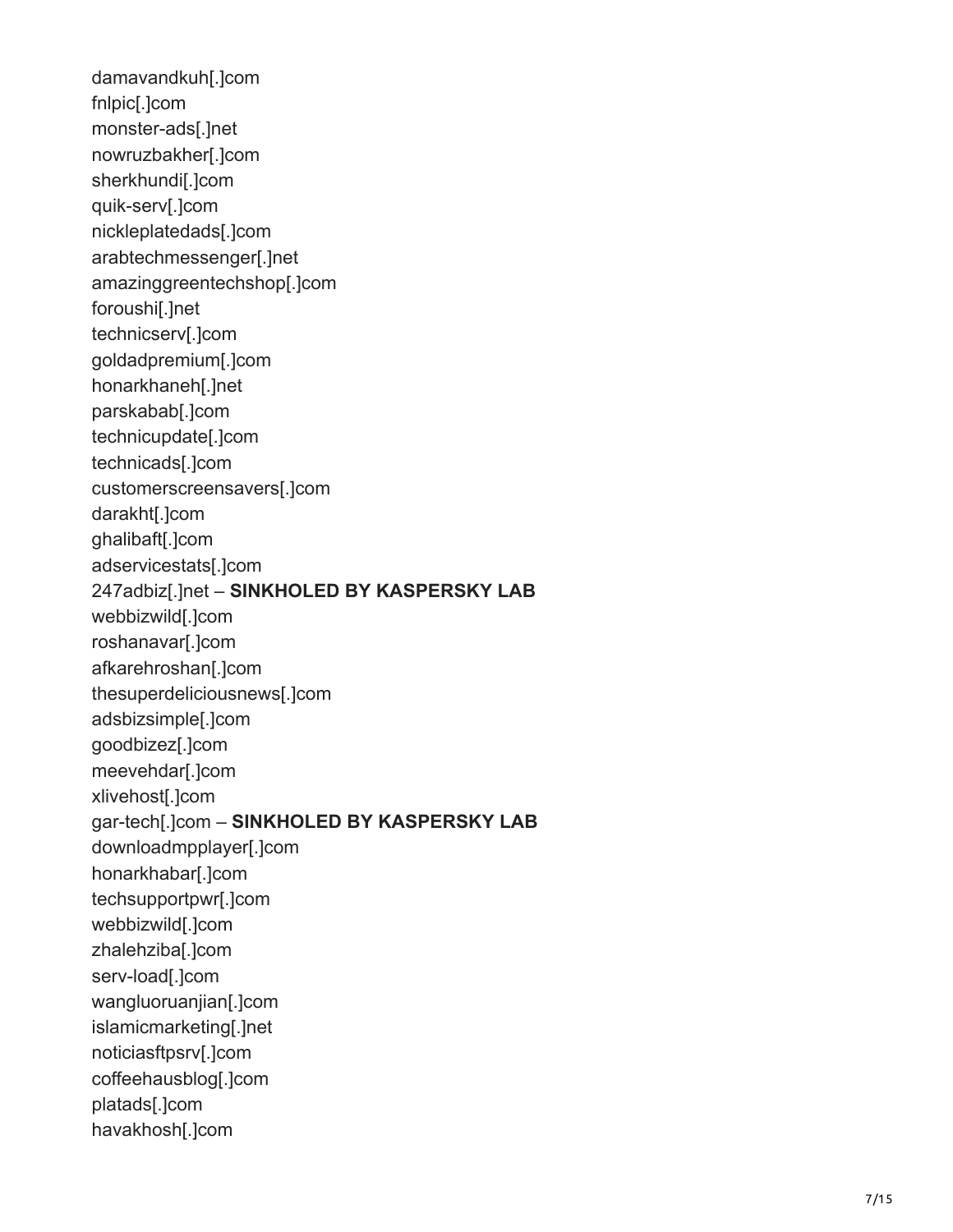toofanshadid[.]com bazandegan[.]com sherkatkonandeh[.]com mashinkhabar[.]com quickupdateserv[.]com rapidlyserv[.]com

### **GrayFish:**

ad-noise[.]net business-made-fun[.]com businessdirectnessource[.]com charmedno1[.]com cribdare2no[.]com dowelsobject[.]com following-technology[.]com forgotten-deals[.]com functional-business[.]com housedman[.]com industry-deals[.]com listennewsnetwork[.]com phoneysoap[.]com posed2shade[.]com quik-serv[.]com rehabretie[.]com speedynewsclips[.]com teatac4bath[.]com unite3tubes[.]com unwashedsound[.]com

#### **TripleFantasy:**

arm2pie[.]com brittlefilet[.]com cigape[.]net crisptic01[.]net fliteilex[.]com itemagic[.]net micraamber[.]net mimicrice[.]com rampagegramar[.]com rubi4edit[.]com rubiccrum[.]com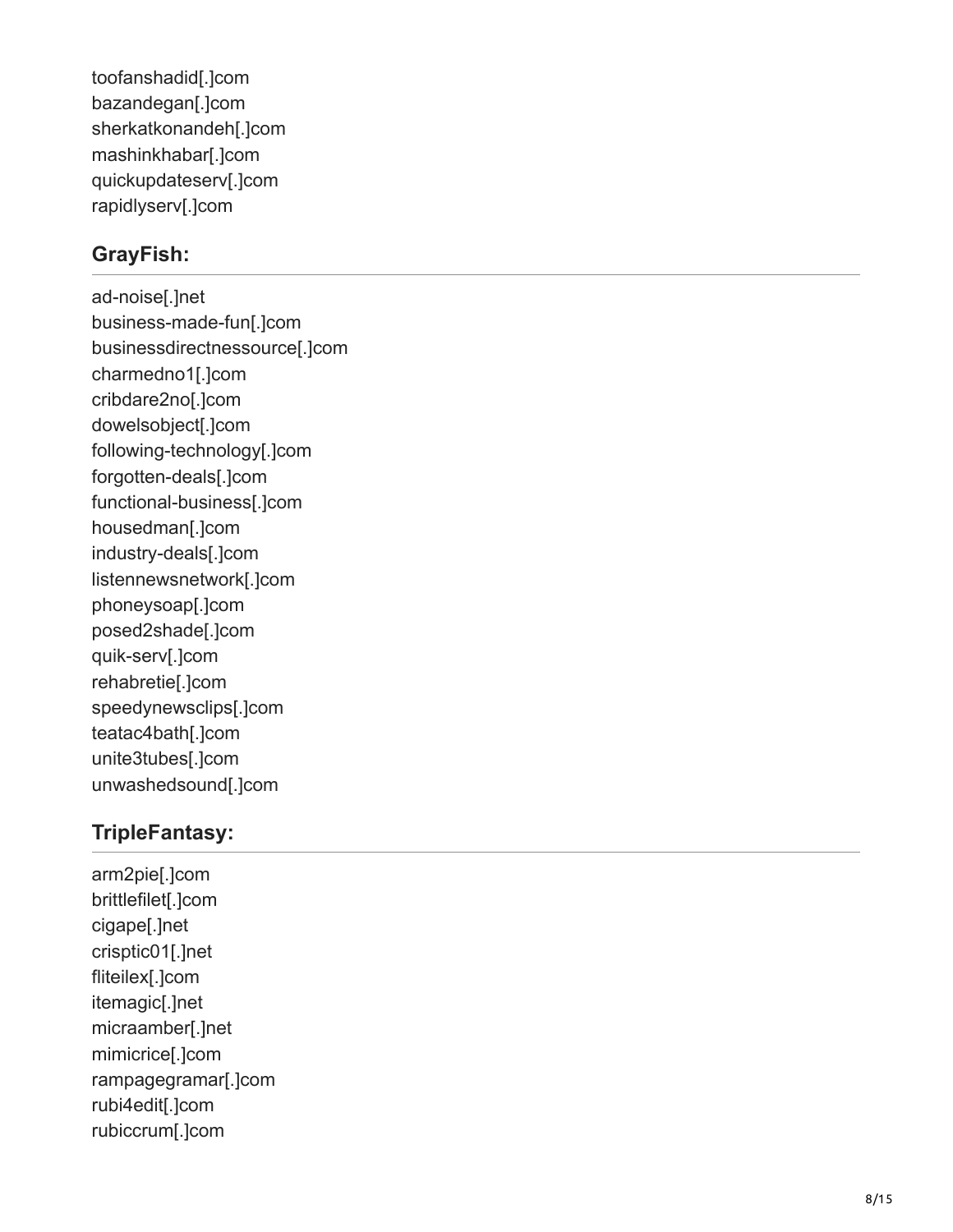rubriccrumb[.]com team4heat[.]net tropiccritics[.]com

#### **Equation group's exploitation servers:**

standardsandpraiserepurpose[.]com suddenplot[.]com technicalconsumerreports[.]com technology-revealed[.]com

#### **IPs hardcoded in malware configuration blocks:**

149.12.71.2 190.242.96.212 190.60.202.4 195.128.235.227 195.128.235.231 195.128.235.233 195.128.235.235 195.81.34.67 202.95.84.33 203.150.231.49 203.150.231.73 210.81.52.120 212.61.54.239 41.222.35.70 62.216.152.67 64.76.82.52 80.77.4.3 81.31.34.175 81.31.36.174 81.31.38.163 81.31.38.166 84.233.205.99 85.112.1.83 87.255.38.2 89.18.177.3

#### **Kaspersky products detection names:**

- Backdoor.Win32.Laserv
- Backdoor.Win32.Laserv.b
- Exploit.Java.CVE-2012-1723.ad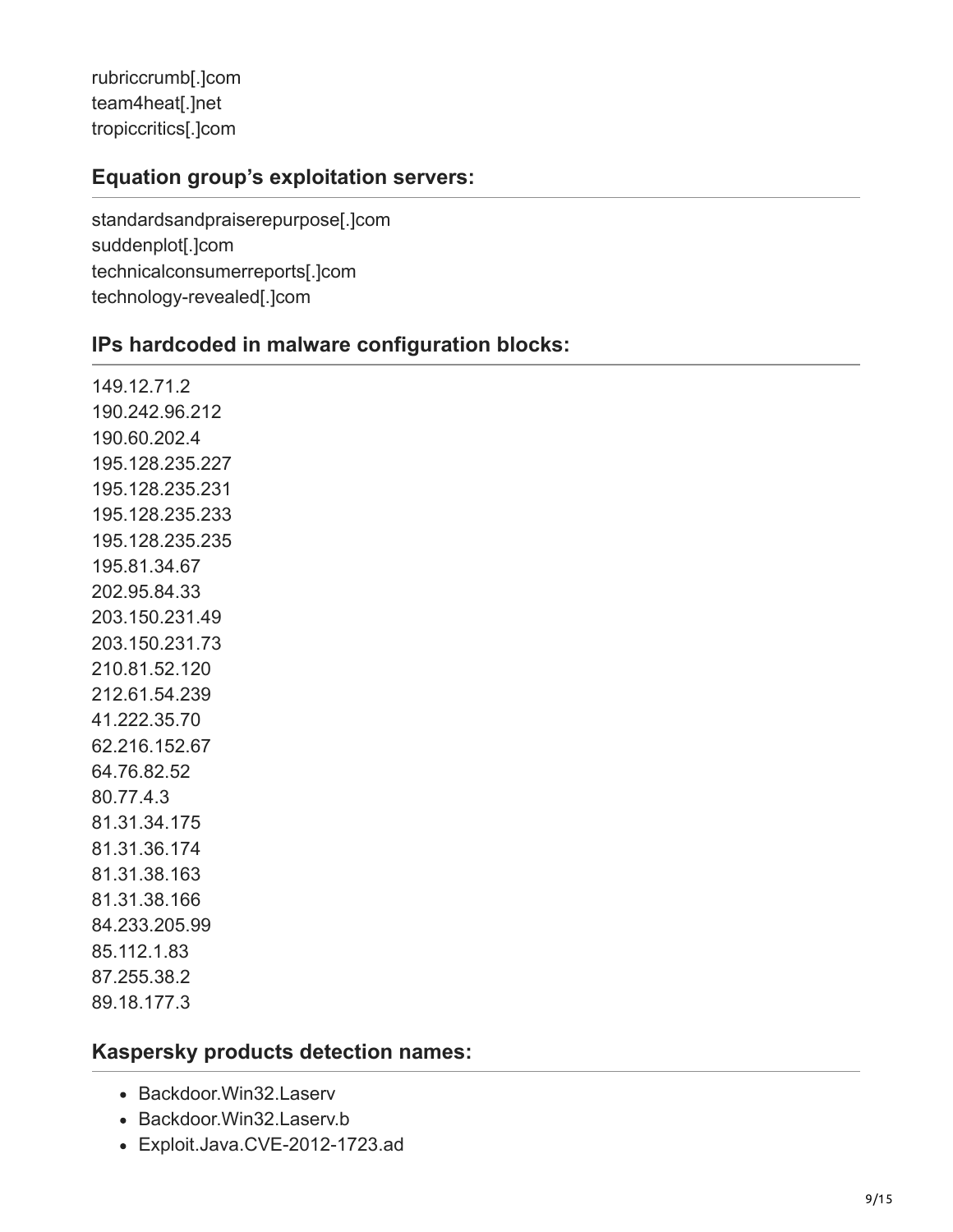- HEUR:Exploit.Java.CVE-2012-1723.gen
- HEUR:Exploit.Java.Generic
- HEUR:Trojan.Java.Generic
- HEUR: Trojan. Win32. Double Fantasy.gen
- HEUR: Trojan. Win32. Equation Drug.gen
- HEUR: Trojan. Win32. Generic
- HEUR: Trojan. Win32. Gray Fish.gen
- HEUR: Trojan. Win32. Triple Fantasy.gen
- Rootkit.Boot.Grayfish.a
- Trojan-Downloader.Win32.Agent.bjqt
- Trojan.Boot.Grayfish.a
- Trojan. Win32. Agent. ajkoe
- Trojan. Win32. Agent. iedc
- Trojan.Win32.Agent2.jmk
- Trojan.Win32.Diple.fzbb
- Trojan. Win32. Double Fantasy.a
- Trojan. Win32. Double Fantasy.gen
- Trojan.Win32.EquationDrug.b
- Trojan.Win32.EquationDrug.c
- Trojan.Win32.EquationDrug.d
- Trojan.Win32.EquationDrug.e
- Trojan.Win32.EquationDrug.f
- Trojan.Win32.EquationDrug.g
- Trojan. Win32. Equation Drug.h
- Trojan.Win32.EquationDrug.i
- Trojan.Win32.EquationDrug.j
- Trojan. Win32. Equation Drug. k
- Trojan. Win32. Equation Laser. a
- Trojan. Win32. Equation Laser.c
- Trojan. Win32. Equation Laser.d
- Trojan. Win32. Genome. agegx
- Trojan.Win32.Genome.akyzh
- Trojan. Win32. Genome. ammqt
- Trojan. Win32. Genome.dyvi
- Trojan.Win32.Genome.ihcl
- Trojan. Win32. Patched.kc
- Trojan. Win64. Equation Drug.a
- Trojan. Win64. Equation Drug. b
- Trojan. Win64. Rozena.rpcs
- Worm.Win32.AutoRun.wzs

#### **Yara rules:**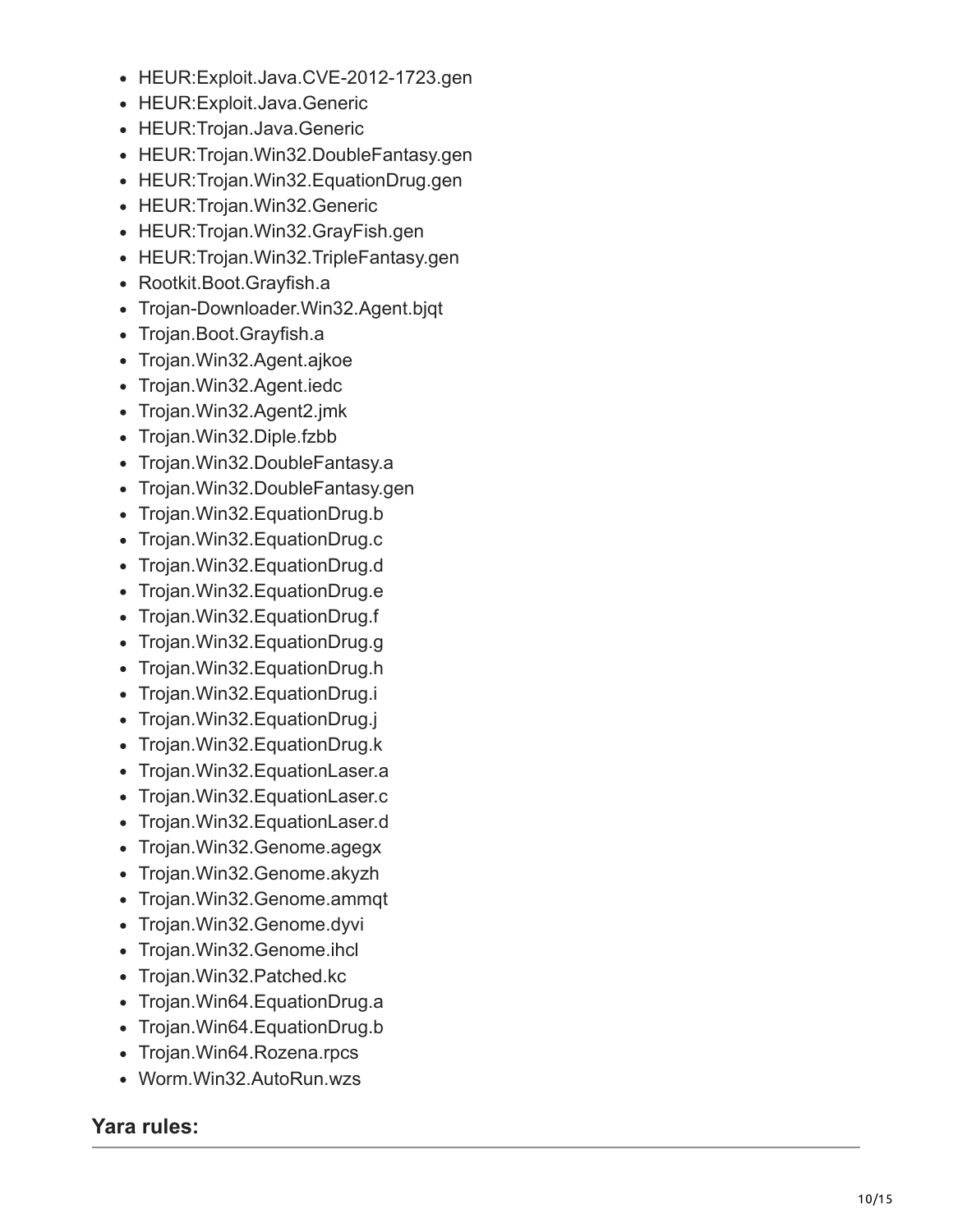```
1
2
3
4
5
6
7
8
9
10
11
12
13
14
15
16
17
18
19
20
21
22
23
24
25
}rule apt_equation_exploitlib_mutexes {
    meta:
        copyright = "Kaspersky Lab"
        description = "Rule to detect Equation group's Exploitation library"
        version = "1.0"
       last modified = "2015-02-16" reference = "https://securelist.com/blog/"
    strings:
        $mz="MZ"
        $a1="prkMtx" wide
        $a2="cnFormSyncExFBC" wide
        $a3="cnFormVoidFBC" wide
        $a4="cnFormSyncExFBC"
        $a5="cnFormVoidFBC"
    condition:
    (($mz at 0)$ and any of <math>($a^*)</math>)
```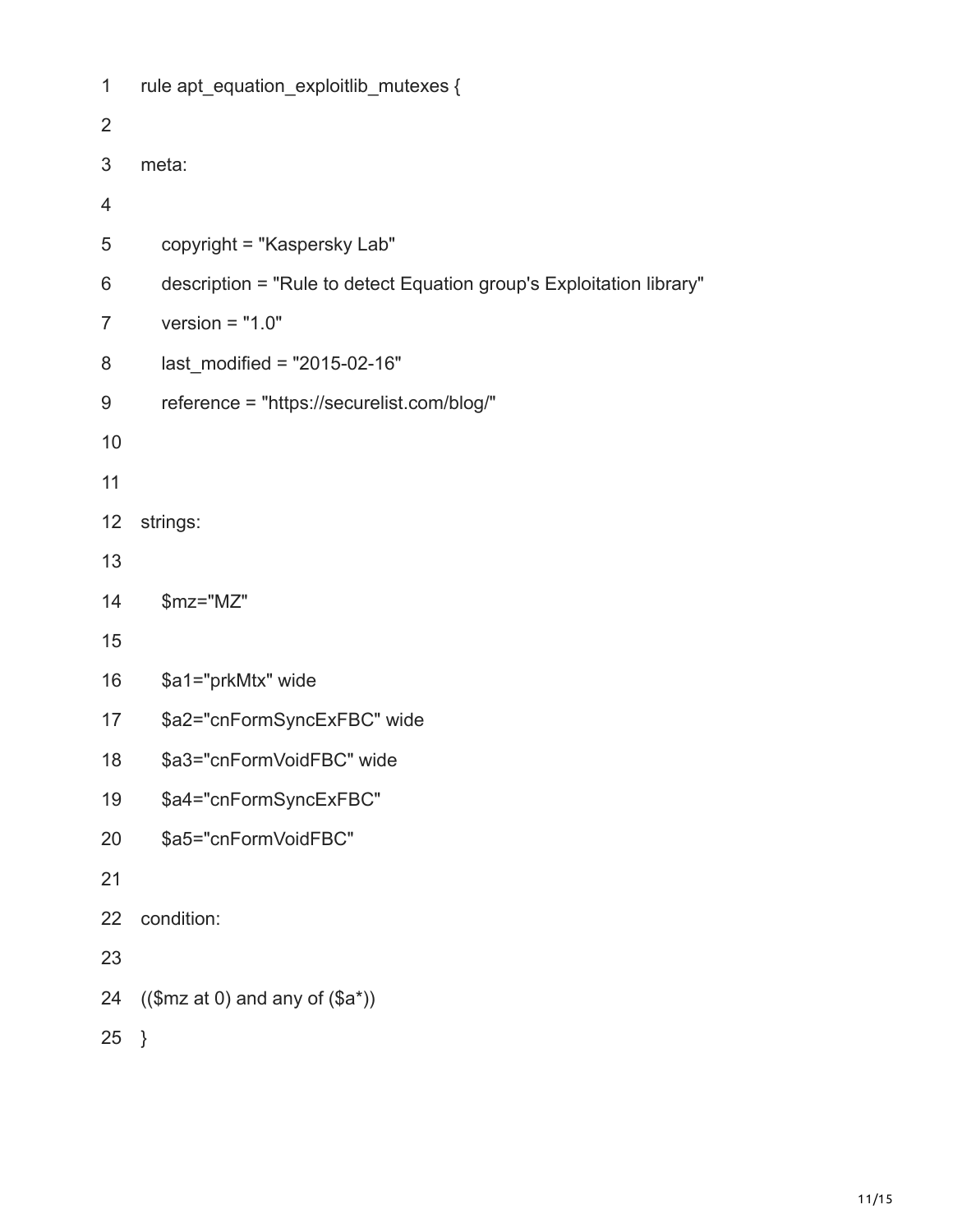| 1              | rule apt_equation_doublefantasy_genericresource {           |  |  |  |  |  |
|----------------|-------------------------------------------------------------|--|--|--|--|--|
| $\overline{2}$ |                                                             |  |  |  |  |  |
| 3              | meta:                                                       |  |  |  |  |  |
| $\overline{4}$ |                                                             |  |  |  |  |  |
| 5              | copyright = "Kaspersky Lab"                                 |  |  |  |  |  |
| 6              | description = "Rule to detect DoubleFantasy encoded config" |  |  |  |  |  |
| $\overline{7}$ | version = $"1.0"$                                           |  |  |  |  |  |
| 8              | last modified = $"2015-02-16"$                              |  |  |  |  |  |
| 9              | reference = "https://securelist.com/blog/"                  |  |  |  |  |  |
| 10             |                                                             |  |  |  |  |  |
| 11             | strings:                                                    |  |  |  |  |  |
| 12             |                                                             |  |  |  |  |  |
| 13             | \$mz="MZ"                                                   |  |  |  |  |  |
| 14             | \$a1={06 00 42 00 49 00 4E 00 52 00 45 00 53 00}            |  |  |  |  |  |
| 15             | \$a2="yyyyyyyyyyyyyyyy"                                     |  |  |  |  |  |
| 16             | $$a3="002"$                                                 |  |  |  |  |  |
| 17             |                                                             |  |  |  |  |  |
| 18             |                                                             |  |  |  |  |  |
| 19             | condition:                                                  |  |  |  |  |  |
| 20             |                                                             |  |  |  |  |  |
| 21             | $(($mz at 0) and all of ($a*))$ and filesize &It 500000     |  |  |  |  |  |

22 }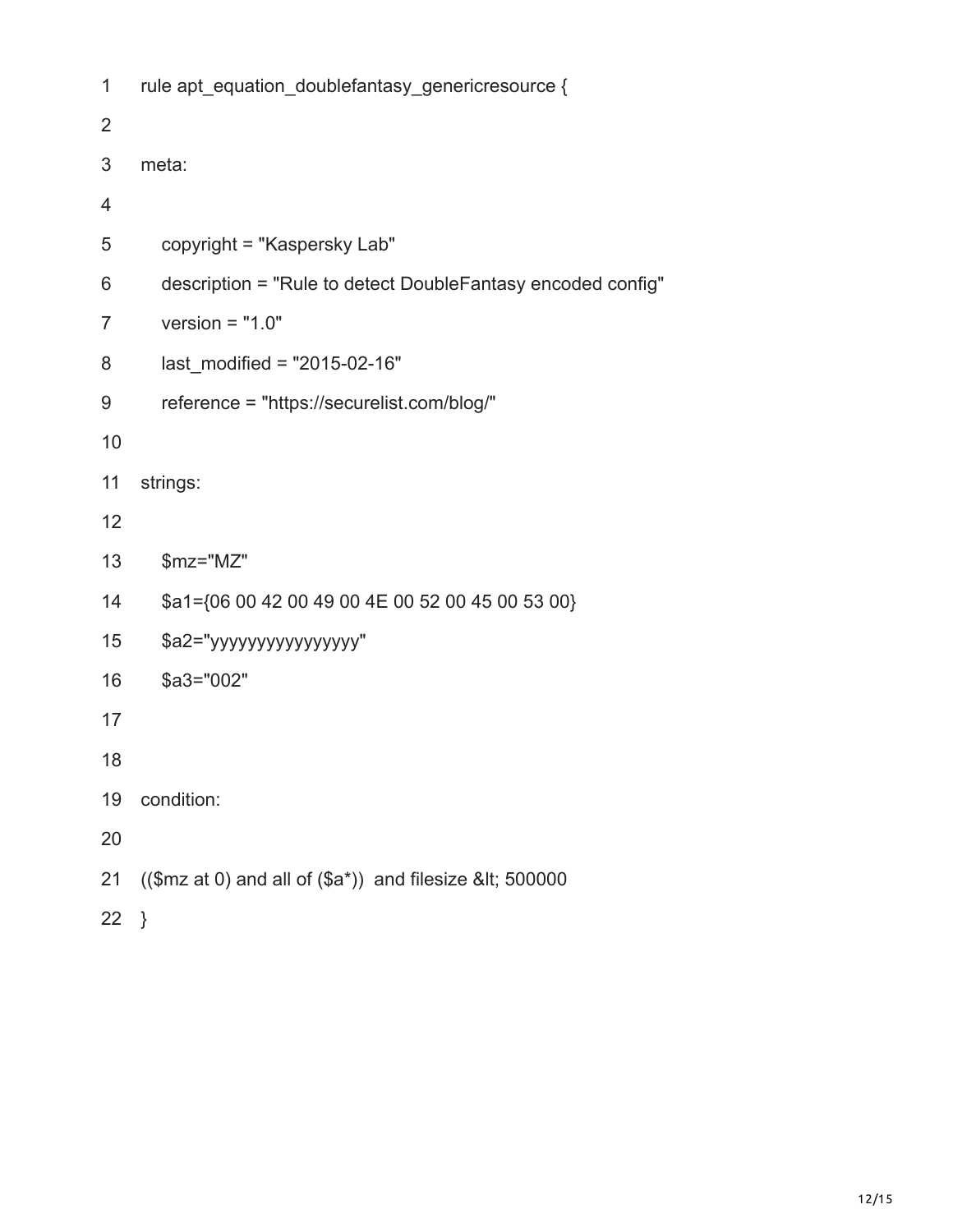| 1              | rule apt_equation_equationlaser_runtimeclasses {         |  |  |  |  |  |
|----------------|----------------------------------------------------------|--|--|--|--|--|
| $\overline{2}$ |                                                          |  |  |  |  |  |
| 3              | meta:                                                    |  |  |  |  |  |
| 4              |                                                          |  |  |  |  |  |
| 5              | copyright = "Kaspersky Lab"                              |  |  |  |  |  |
| 6              | description = "Rule to detect the EquationLaser malware" |  |  |  |  |  |
| $\overline{7}$ | version = $"1.0"$                                        |  |  |  |  |  |
| 8              | last modified = $"2015-02-16"$                           |  |  |  |  |  |
| 9              | reference = "https://securelist.com/blog/"               |  |  |  |  |  |
| 10             |                                                          |  |  |  |  |  |
| 11             | strings:                                                 |  |  |  |  |  |
| 12             |                                                          |  |  |  |  |  |
| 13             | \$a1="?a73957838_2@@YAXXZ"                               |  |  |  |  |  |
| 14             | \$a2="?a84884@@YAXXZ"                                    |  |  |  |  |  |
| 15             | \$a3="?b823838_9839@@YAXXZ"                              |  |  |  |  |  |
| 16             | \$a4="?e747383_94@@YAXXZ"                                |  |  |  |  |  |
| 17             | \$a5="?e83834@@YAXXZ"                                    |  |  |  |  |  |
| 18             | \$a6="?e929348 827@@YAXXZ"                               |  |  |  |  |  |
| 19             |                                                          |  |  |  |  |  |
| 20             | condition:                                               |  |  |  |  |  |
| 21             |                                                          |  |  |  |  |  |
| 22             | any of them                                              |  |  |  |  |  |
| 23             | $\}$                                                     |  |  |  |  |  |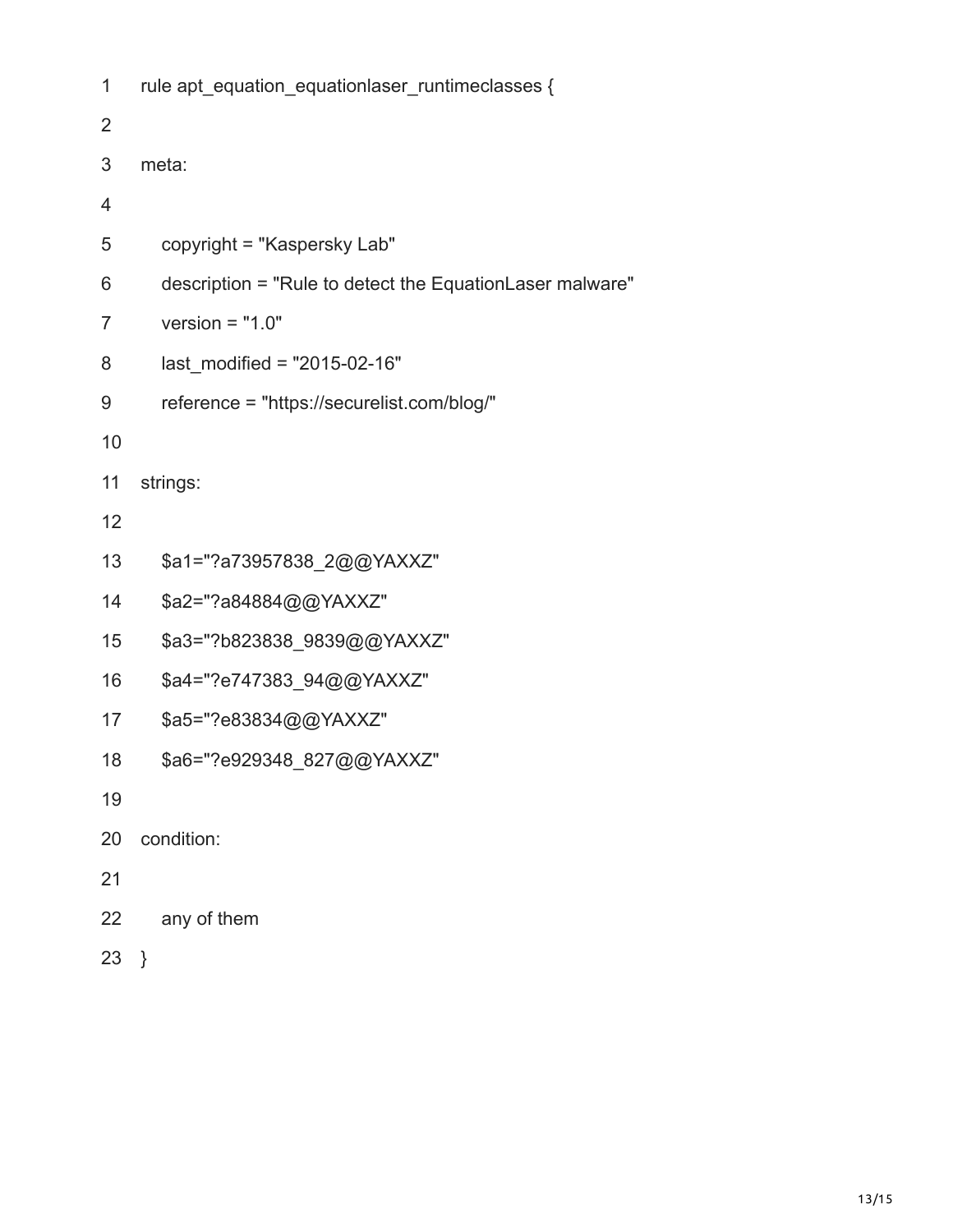| $\mathbf{1}$ | rule apt_equation_cryptotable {                                                                                                                                                                                                                                                        |  |  |  |  |  |
|--------------|----------------------------------------------------------------------------------------------------------------------------------------------------------------------------------------------------------------------------------------------------------------------------------------|--|--|--|--|--|
| 2            |                                                                                                                                                                                                                                                                                        |  |  |  |  |  |
| 3            | meta:                                                                                                                                                                                                                                                                                  |  |  |  |  |  |
| 4            |                                                                                                                                                                                                                                                                                        |  |  |  |  |  |
| 5            | copyright = "Kaspersky Lab"                                                                                                                                                                                                                                                            |  |  |  |  |  |
| 6            | description = "Rule to detect the crypto library used in Equation group malware"                                                                                                                                                                                                       |  |  |  |  |  |
| 7            | version = $"1.0"$                                                                                                                                                                                                                                                                      |  |  |  |  |  |
| 8            | last modified = $"2015-02-16"$                                                                                                                                                                                                                                                         |  |  |  |  |  |
| 9            | reference = "https://securelist.com/blog/"                                                                                                                                                                                                                                             |  |  |  |  |  |
| 10           |                                                                                                                                                                                                                                                                                        |  |  |  |  |  |
| 11           | strings:                                                                                                                                                                                                                                                                               |  |  |  |  |  |
| 12           |                                                                                                                                                                                                                                                                                        |  |  |  |  |  |
| 13           |                                                                                                                                                                                                                                                                                        |  |  |  |  |  |
| 14           | \$a={37 DF E8 B6 C7 9C 0B AE 91 EF F0 3B 90 C6 80 85 5D 19 4B 45 44 12 3C<br>E2 0D 5C 1C 7B C4 FF D6 05 17 14 4F 03 74 1E 41 DA 8F 7D DE 7E 99 F1 35 AC<br>B8 46 93 CE 23 82 07 EB 2B D4 72 71 40 F3 B0 F7 78 D7 4C D1 55 1A 39 83 18 FA<br>E1 9A 56 B1 96 AB A6 30 C5 5F BE 0C 50 C1} |  |  |  |  |  |
| 15           |                                                                                                                                                                                                                                                                                        |  |  |  |  |  |
| 16           |                                                                                                                                                                                                                                                                                        |  |  |  |  |  |
| 17           |                                                                                                                                                                                                                                                                                        |  |  |  |  |  |
| 18           | condition:                                                                                                                                                                                                                                                                             |  |  |  |  |  |
| 19           | \$a                                                                                                                                                                                                                                                                                    |  |  |  |  |  |
|              | }                                                                                                                                                                                                                                                                                      |  |  |  |  |  |

<span id="page-13-0"></span> pseudonym, to protect the original victim's identity **[>>](#page-0-0)** 1

 the name "Equation group" was given because of their preference for sophisticated encryption schemes **[>>](#page-0-0)** 2

# SUBSCRIBE NOW FOR KASPERSKY LAB'S APT INTELLIGENCE REPORTS

 $APT$